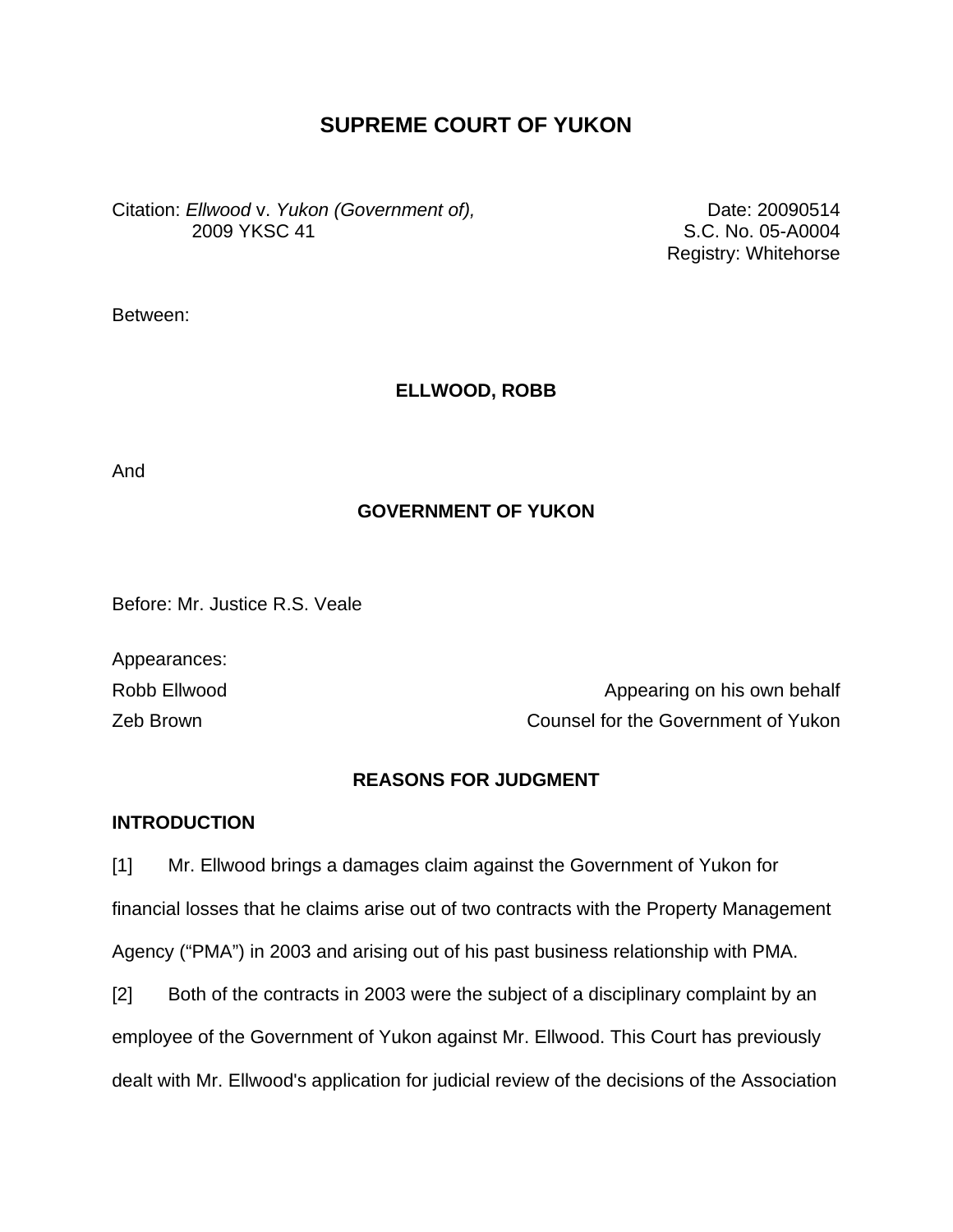of Professional Engineers of Yukon ("APEY") in *Ellwood* v. *Association of Professional Engineers of Yukon*, 2006 YKSC 42.

[3] The issue to be determined is whether Mr. Ellwood is making a collateral attack on the previous disciplinary decision or whether he is raising new causes of action.

### **BACKGROUND**

[4] Mr. Ellwood is a mechanical engineer registered under the *Engineering Profession Act* of the Yukon (R.S.Y. 2002, c. 75). He has been providing mechanical engineering services to the Government of Yukon for a number of years. As noted, the issues in this case arose in 2003 and centre around Mr. Ellwood's relationship with the PMA. The PMA administers contracts for various government departments, in this case the Department of Education for certain schools in Whitehorse.

## **THE CONTRACTS**

[5] In the spring and fall of 2002, a number of parents at three Whitehorse schools raised air quality issues at their respective schools. Some of these parents contacted Mr. Ellwood to obtain his input and assistance to resolve the ventilation concerns. Mr. Ellwood had previous professional experience with the schools in question and became involved in a public way long before he entered into a contractual relationship with the PMA to identify the problems. He became directly involved by conducting personal inspections, contacting the principals of the schools, and ultimately writing a public letter to the PMA on September 25, 2002, with copies sent to the Minister of Education. He indicated in his correspondence with the PMA that the causes of the air quality problems were relatively simple and that the problem was the lack of action of the PMA.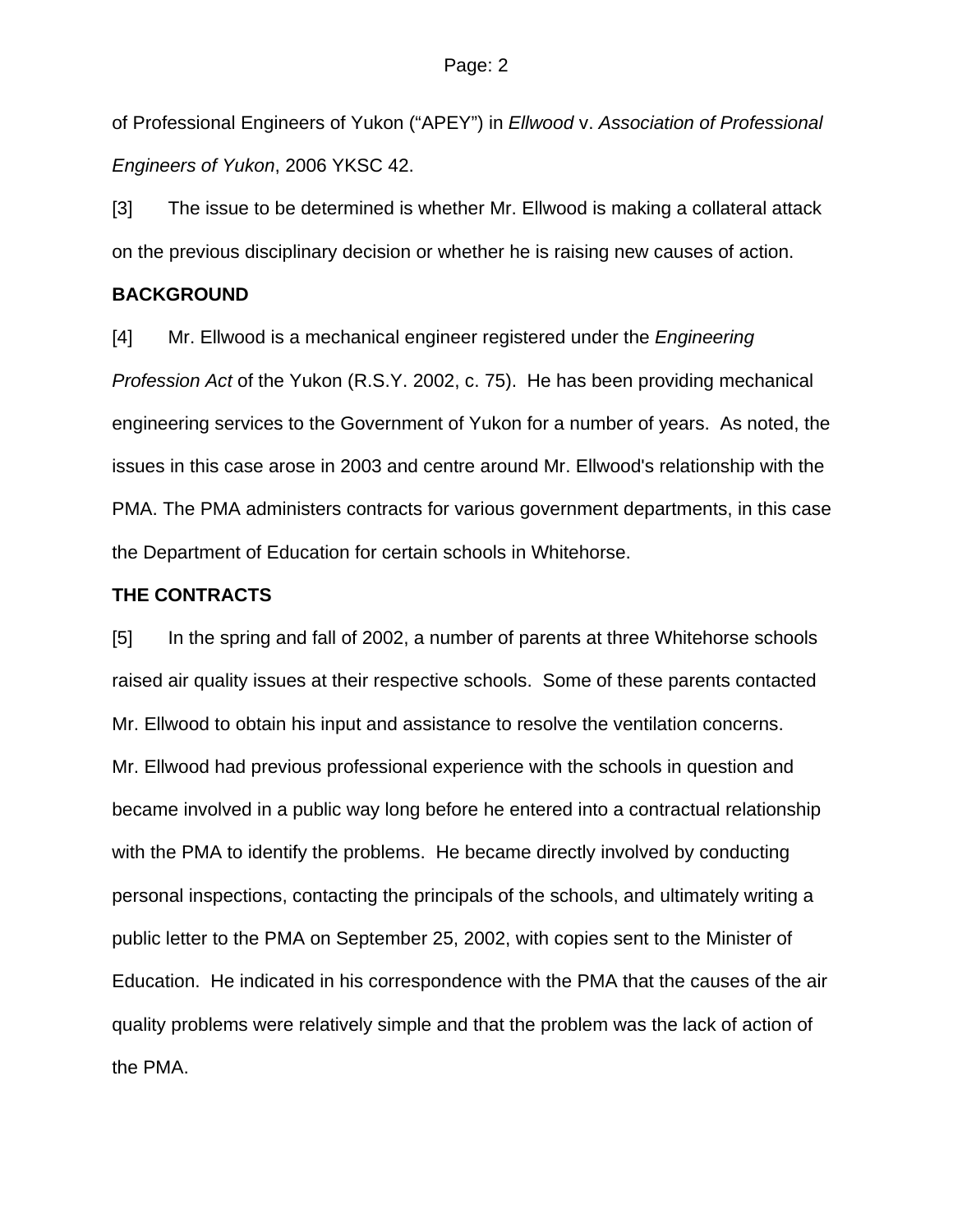[6] Ultimately, despite the rather aggressive approach taken by Mr. Ellwood, the PMA invited Mr. Ellwood to enter into a contract to address the ventilation issues. Mr. Ellwood wrote a letter dated January 15, 2003, proposing to "document the cause of the problem so that you may engage others to develop engineering solutions". The PMA ultimately accepted the proposals submitted by Mr. Ellwood and entered into a contract with Mr. Ellwood in March 2003. In April 2003, Mr. Ellwood submitted his reports to the PMA.

[7] Meanwhile, on March 3, 2003, Mr. Ellwood entered into a second contract with the PMA to prepare the mechanical plans and specifications for a school heating plant upgrade project. Mr. Ellwood prepared and submitted the mechanical plans for review by the PMA. Based upon future operations, preferences, and budgetary considerations, the project manager requested Mr. Ellwood to make six simple design and product changes to the proposed mechanical plans. Mr. Ellwood took the position that the proposed changes were technical work that was assigned to him. The PMA disagreed and made a further explanation justifying the simple changes it requested. Mr. Ellwood refused to make the changes.

#### **THE COMPLAINT**

[8] On April 16, 2003, the PMA submitted an official complaint ("the APEY complaint") against Mr. Ellwood. In it they complained about the tactics Mr. Ellwood had used to secure the ventilation contracts, about his allegedly unsatisfactory performance of the work under the ventilation contracts, and about his refusal to take direction from the project manager on the heating plant project.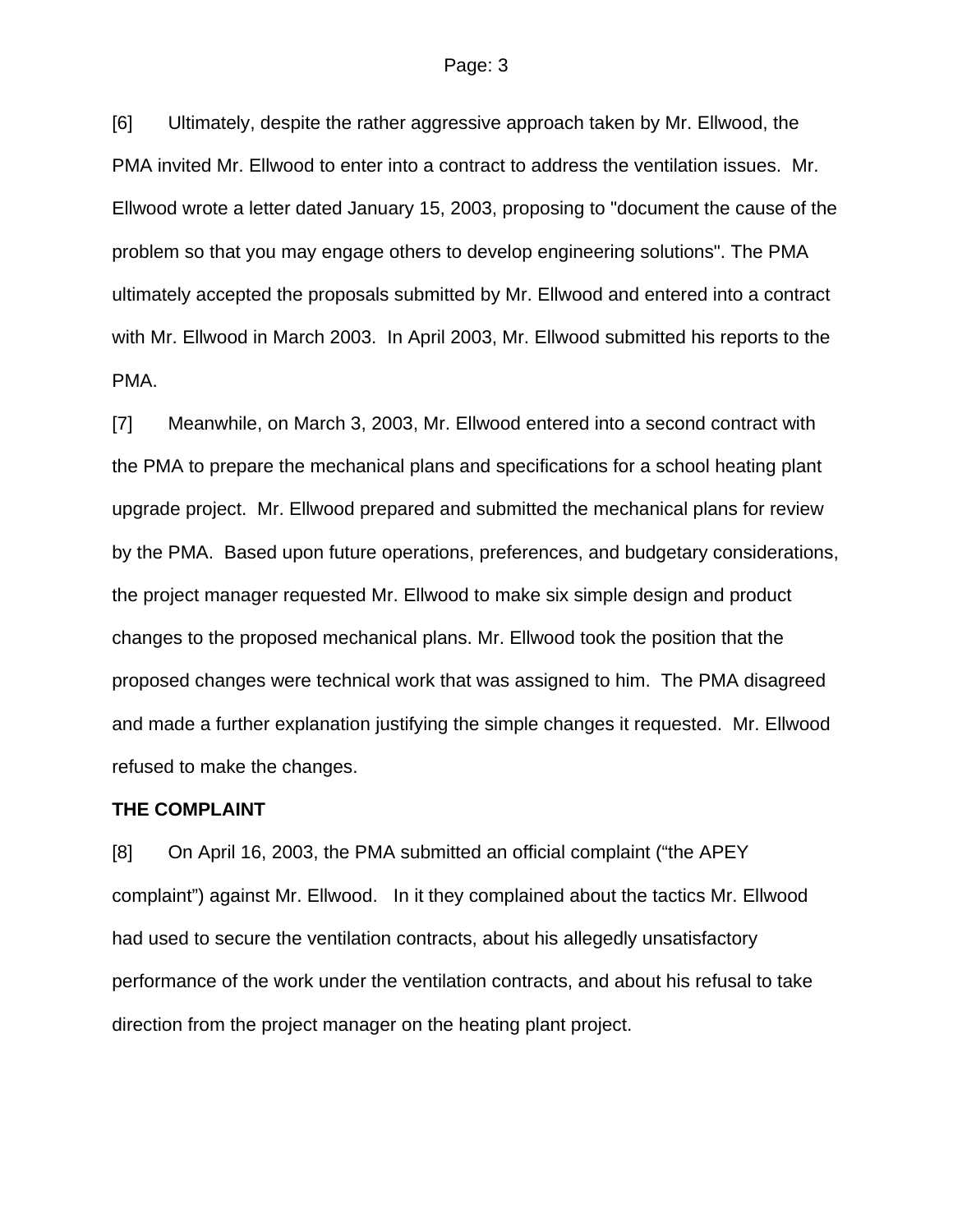#### Page: 4

[9] The Discipline Committee found that Mr. Ellwood's work on the ventilation contracts fell short of good engineering practice. It also concluded that Mr. Ellwood had engaged in unprofessional conduct, and determined that Mr. Ellwood's refusal to follow the directions of the PMA was a breach of the code of ethics of the profession requiring fairness to clients and devotion to high ideals of personal honour and professional integrity. This decision was appealed to the Council of the Association. The Council confirmed the decision of the Discipline Committee.

[10] In the judicial review cited above, I confirmed the finding of unprofessional conduct based on Mr. Ellwood's refusal to take direction from the PMA to make design and product changes. I overturned the finding that Mr. Ellwood's report on the ventilation contracts was not good engineering practice.

### **THE BASIS OF THIS COURT ACTION**

[11] Mr. Ellwood has been representing himself quite capably in this court action. Although a number of legal principles were raised in his statement of claim, at the end of the trial his submissions were focussed on negligence and unfairness in the government's administration of contract regulations.

[12] Mr. Ellwood's pleadings include the following:

1) a claim that the Government of Yukon holds a special duty of care to Mr. Ellwood based on their long-standing working relationship, Mr. Ellwood's reliance on the Government of Yukon for his main source of work and the importance of his reputation and standing with the Government of Yukon to earn a livelihood in his profession.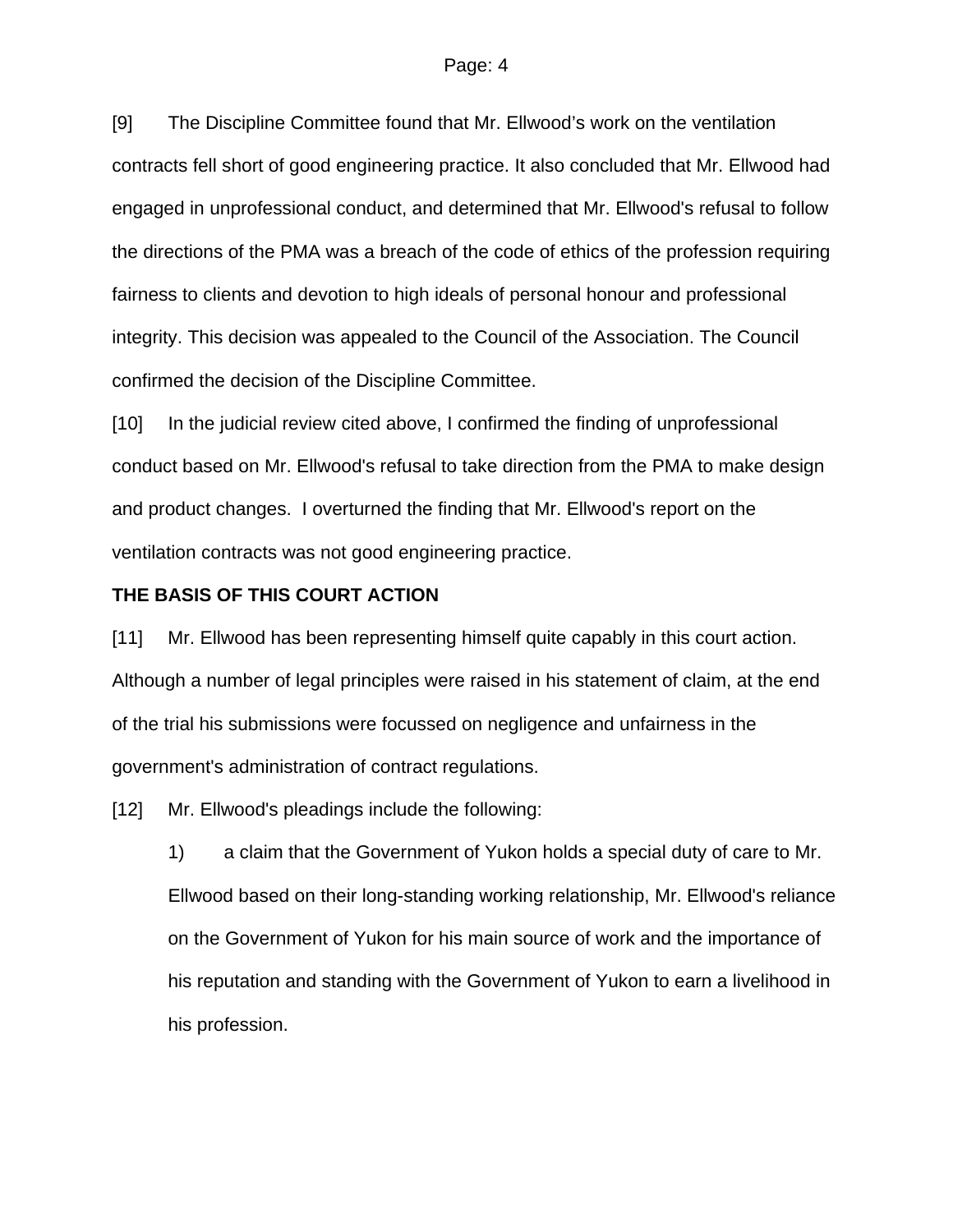2) a claim that the Government of Yukon owed a duty of fairness to Mr. Ellwood in the exercise of its duties.

3) a claim that the Government of Yukon pursued its professional complaint wilfully or negligently resulting in the suffering of pain, anguish, grief, distress, humiliation, loss of reputation, wounded pride and reduced opportunity to obtain work.

4) a claim that the Government of Yukon has denied Mr. Ellwood fair and reasonable access to government work during the prosecution of the complaints and thereafter.

5) Mr. Ellwood concludes with a claim of damages at the rate of \$10,000 per month commencing April 2003. He also claims for legal fees in the amount of \$66,420 expended in the discipline complaint process and court action.

[13] To be fair to Mr. Ellwood, his pleadings in this Court were filed before my decision in *Ellwood* v. *Association of Professional Engineers of Yukon*. Despite the similarity of his claim to an action for malicious prosecution, Mr. Ellwood specifically stated that he was not pursuing a claim of malicious prosecution. He is also not pursuing an action in defamation, although he does include a loss of reputation as part of his damage claim. In essence, his claim is expressed as a breach of the duty of fairness by a public body against a contractor operating in a small business environment, both during and after the APEY complaint process. In his final argument, Mr. Ellwood submitted that the PMA had a duty of fairness in its administration of contracts and that it breached, and continues to breach, that duty.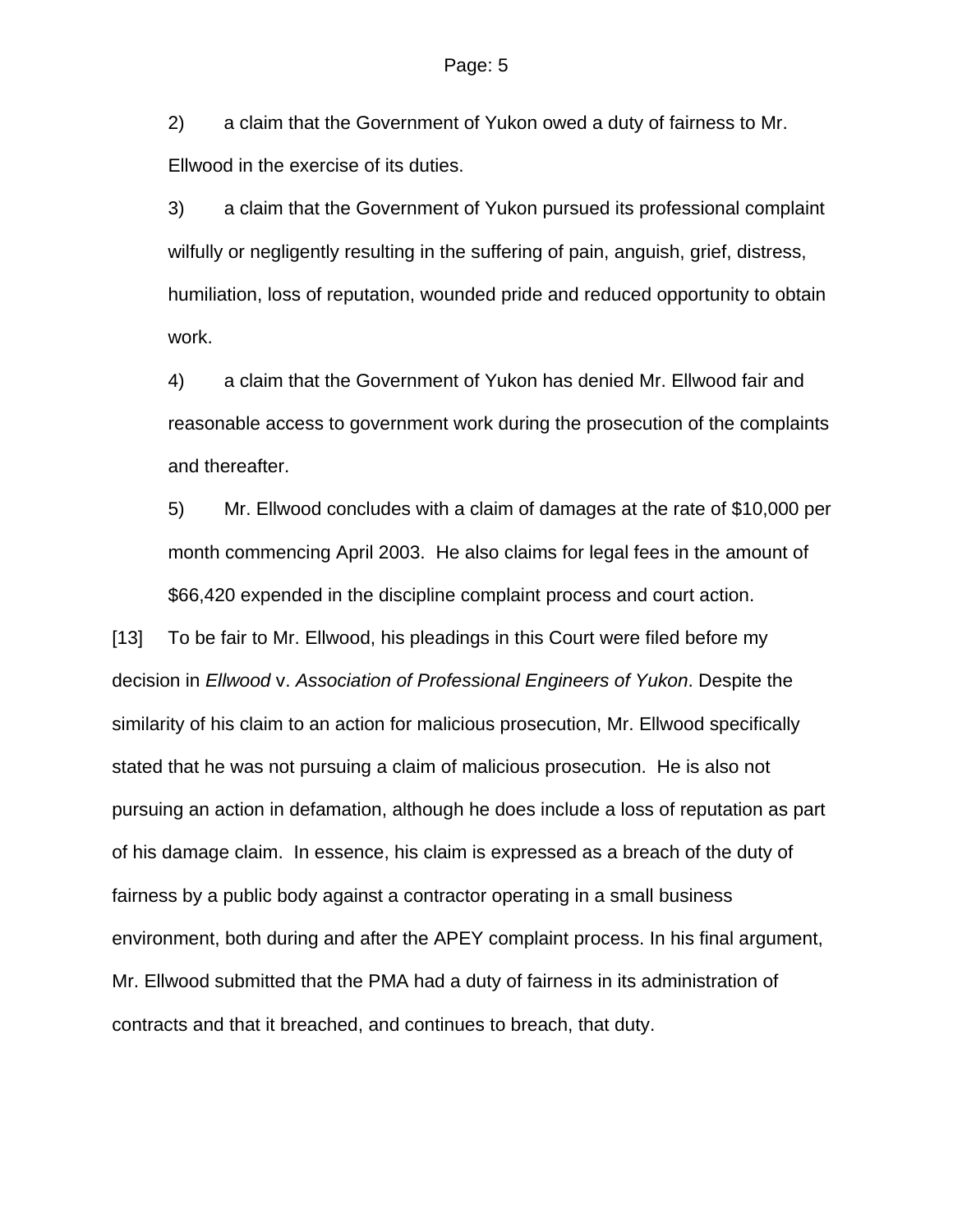[14] I find as a fact that the PMA was fully justified in pursuing its discipline complaint against Mr. Ellwood. That I dismissed the complaint against him relating to the ventilation contracts does not suggest that this Court found the dismissed discipline complaint was in any way inappropriately or negligently initiated.

#### **DISPOSITION**

[15] Because Mr. Ellwood has drawn his pleadings broadly, I am going to address all the claims that he has alleged. I do so out of fairness to him as well as to make it clear what remedies are not open to him as a result of the discipline complaint and this court's decision on the APEY complaint of the PMA. I will address the law of issue estoppel and collateral attack which consider the legal challenges that are not open to Mr. Ellwood because of my previous court decision. I will then discuss the law of malicious prosecution and defamation. Finally, I will address the ongoing duty of fairness, which is the legal issue that Mr. Ellwood emphasized in his final submissions.

### **ISSUE ESTOPPEL**

[16] I should note that the Government of Yukon submitted that Mr. Ellwood cannot pursue issues arising out of the two discipline complaints on the grounds of issue estoppel. There are three requirements to establish issue estoppel set out in *Angle* v. *M.N.R.*, [1975] 2 S.C.R. 248, at p. 254:

... 1. that the same question has been decided;

2. that the judicial decision which is said to create the estoppel was final; and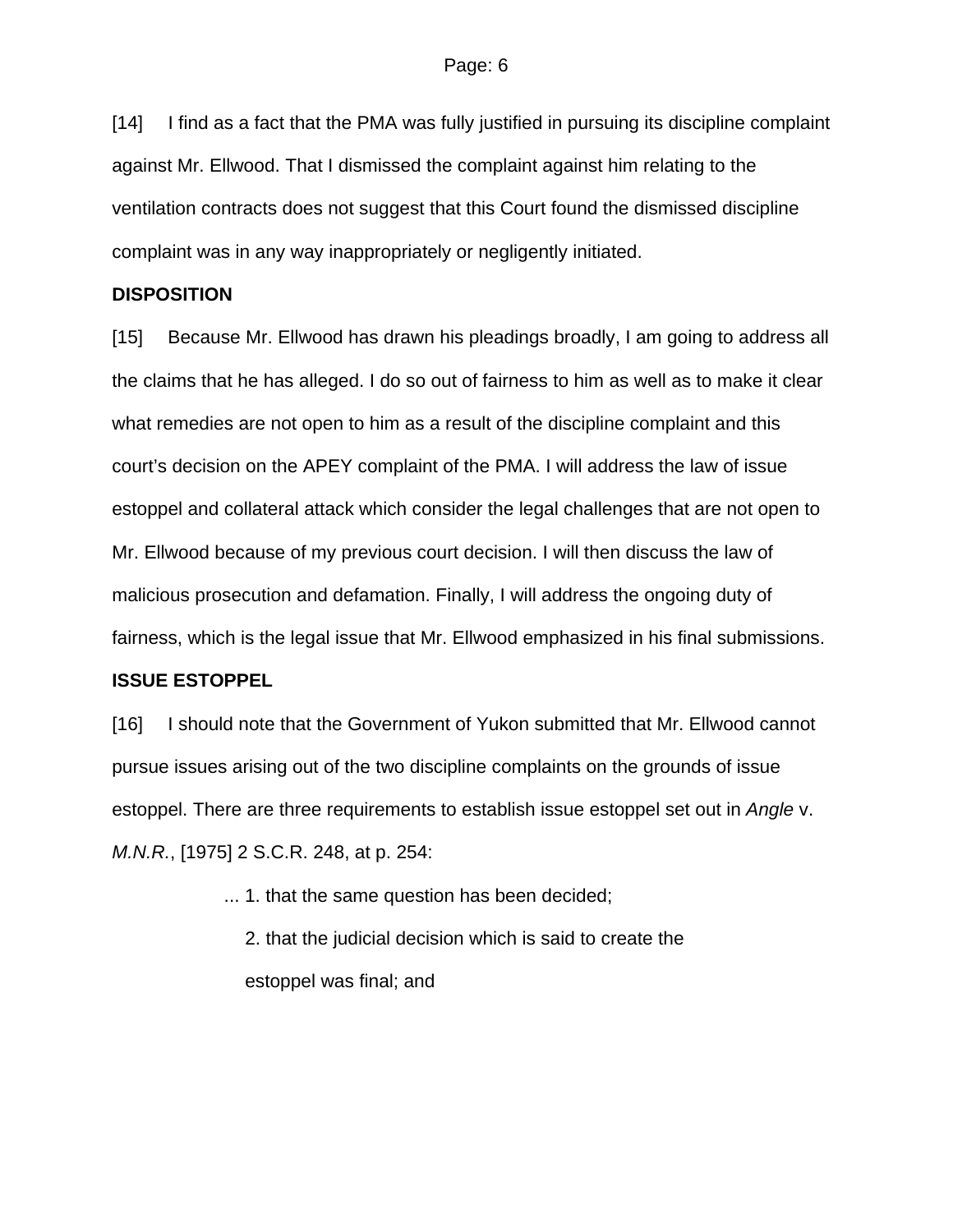3. that the parties to the judicial decision or their privies were the same persons as the parties to the proceedings in which the estoppel is raised or their privies.

[17] Arguably, issue estoppel could arise from either the discipline hearing or the court action that followed.

[18] I do not find Mr. Ellwood's entire claim to be barred by issue estoppel. The issue in the discipline proceedings and subsequent court action was the professional misconduct of Mr. Ellwood. In this case, Mr. Ellwood also alleges negligence or lack of fairness by the Government of Yukon, with respect to matters both within and outside of the disciplinary process.

[19] For this reason, the principle of issue estoppel does not apply to prevent Mr. Ellwood from pursuing his claim for breach of duty of care by the Government of Yukon.

#### **COLLATERAL ATTACK**

[20] Collateral attack is a common law doctrine closely related to *res judicata*. The rule against collateral attack prevents a party from bringing a previous judicial order into question, except through a direct attack (*Toronto (City) v. C.U.P.E.*, 2003 SCC 63). In particular, there is a clear public interest in disallowing the use of tort claims as collateral attacks on decisions that should be final, for reasons relating to both the principle of finality and judicial economy. This Court's decision on Mr. Ellwood's judicial review was a final and binding order that upheld certain findings about his professional conduct. He did not appeal that decision, and he cannot now challenge my findings through a separate lawsuit. To the extent that Mr. Ellwood is relying on tort law to claim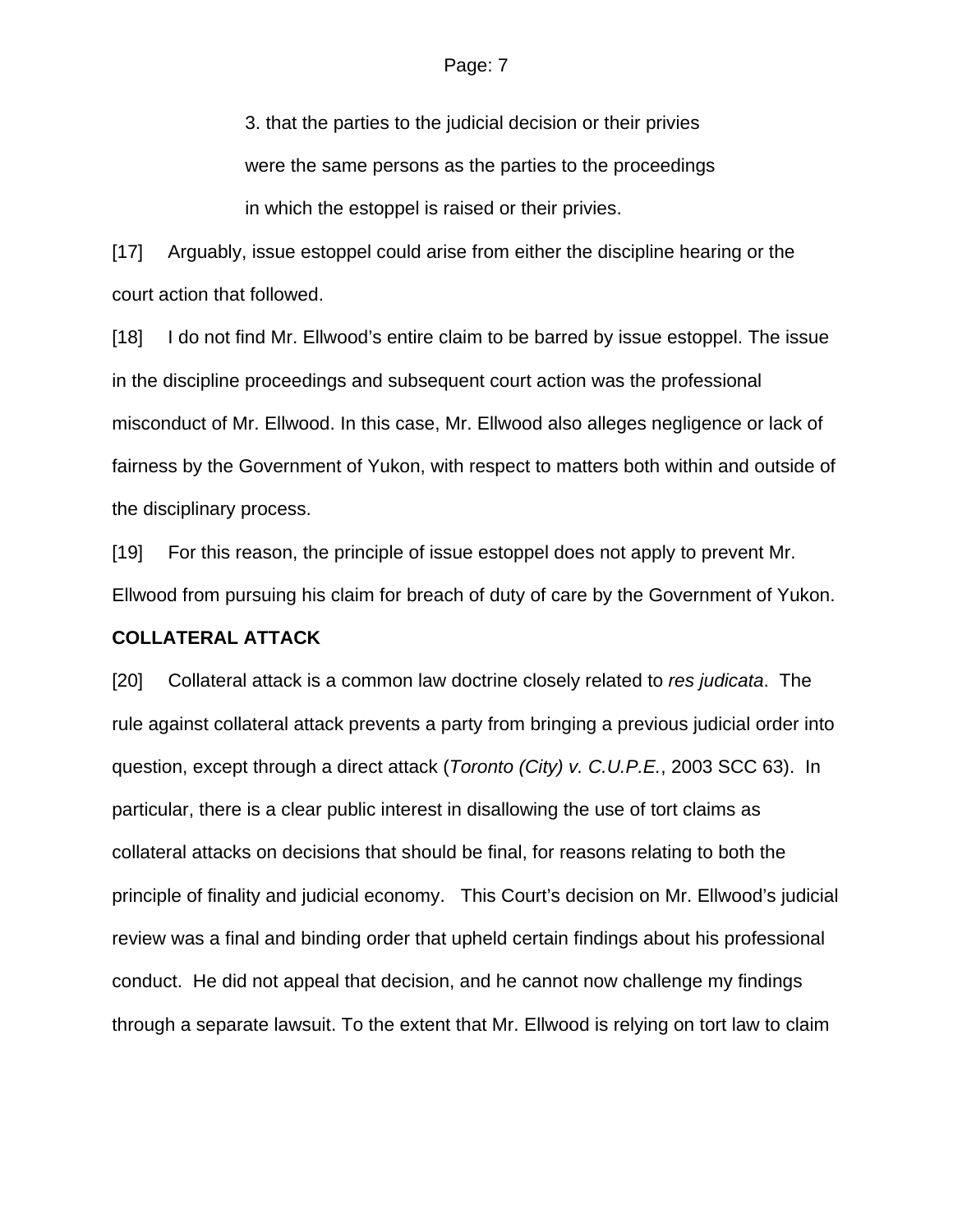damages flowing from the disciplinary sanctions that he says were unwarranted, he is clearly blocked.

[21] Mr. Ellwood is also seeking damages for what he claims was unfair treatment during the disciplinary process. In particular, he claims that the Government of Yukon breached terms of the 2003 contracts and that they were negligent in drafting and circulating material relating to the disciplinary complaint. On this point, the British Columbia Court of Appeal has provided guidance on relevant principles in the case of *Roeder v. Lang Michener Lawrence and Shaw,* 2007 BCCA 152. There, the Court was considering a tort claim made by Mr. Roeder against various lawyers, in respect of what he alleged was a conflict of interest for his lawyer during an earlier proceeding before the British Columbia Securities Commission. The issue had come up before the Securities Commission, but was dismissed for reasons relating to Mr. Roeder's delay in bringing his complaint. Mr. Roeder had simultaneously filed an action for damages in the Supreme Court. It was also dismissed, and the issue before the Court of Appeal was whether Mr. Roeder could claim damages with respect to an unfair process, or whether the whole suit was a collateral attack on the findings of the Securities Commission in the underlying proceeding. The Court dismissed Mr. Roeder's appeal, in the process reviewing the doctrines of collateral attack and abuse of process. In particular, Newbury J.A. found that the remedy for Mr. Roeder's "process allegations" would have been in a judicial review. She also seemed to agree with defendant's counsel, whose argument was that "the distinction between an attack on the Commission's order and an attack on the "process" which led to the order is a distinction without a difference" (para. 19).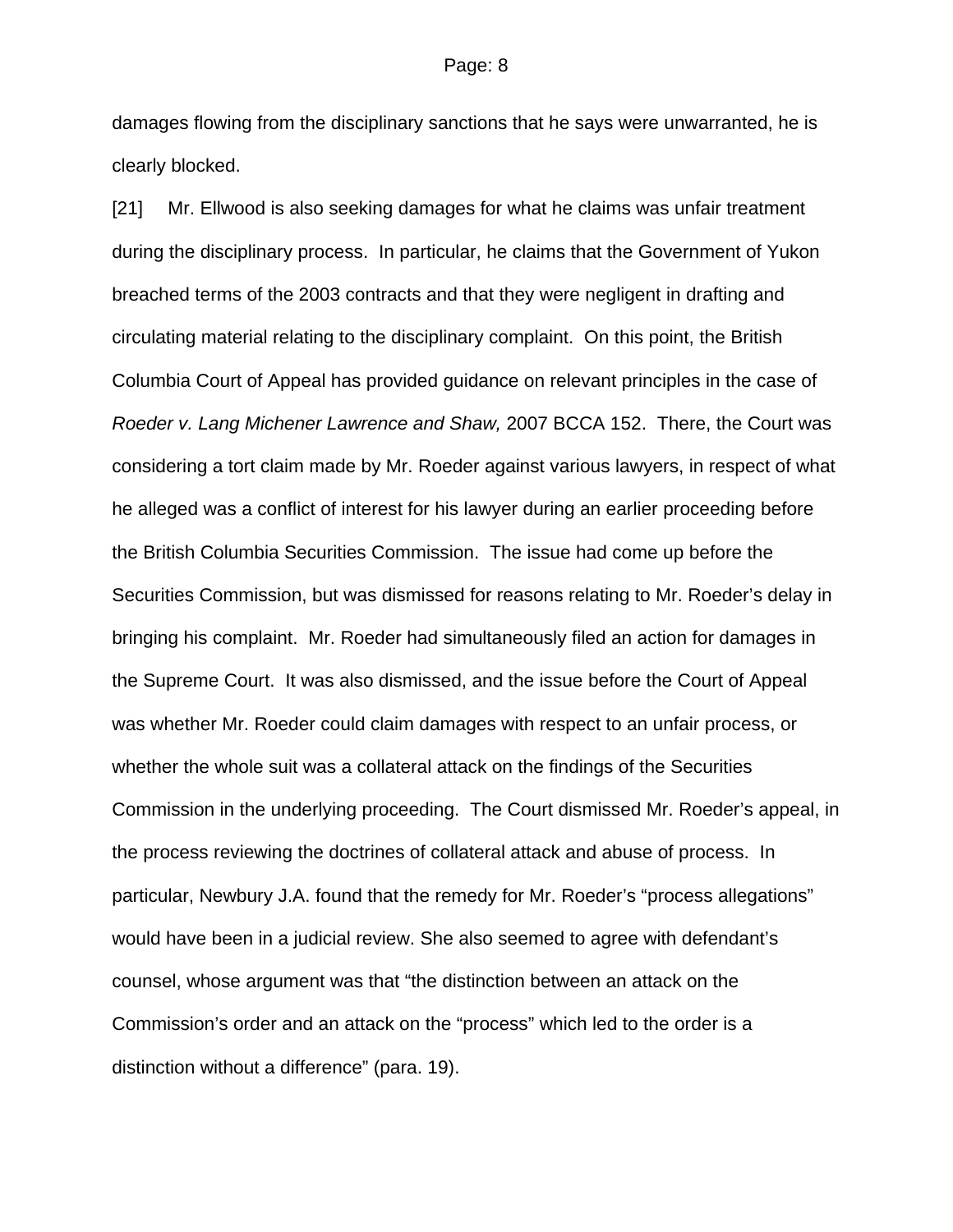[22] I conclude that there is no basis for Mr. Ellwood to bring this action against the Government of Yukon based upon the facts alleged in the APEY complaint letter. Mr. Ellwood already applied for judicial review of the decision of the Council and is bound by the decision of this Court. He cannot now succeed in a damages claim for his conduct that was found to be professional misconduct, or for what he now alleges was an unfair process. Even if the complaint did not result in a finding of professional misconduct, it would not necessarily lead to a damages claim based on malicious prosecution or defamation, although it was open to him to make these claims in this action.

#### **MALICIOUS PROSECUTION**

[23] In his statement of claim, Mr. Ellwood alleged that the PMA pursued their professional complaint with APEY, despite "learning that the grounds for [the] complaint were not valid" and "with knowledge of the injurious effect" that the complaint would have on him (para. 39). Although not framed as such, this allegation appears to be one of malicious prosecution. The key case about the tort of malicious prosecution is *Nelles v. Ontario*, [1989] 2 S.C.R. 170.

[24] There are four necessary elements that the plaintiff must prove to be successful, and establishing them is "no easy task" (see paras. 42, 47):

1) the proceedings must have been initiated by the defendant;

2) the proceedings must have terminated in favour of the plaintiff;

3) the absence of reasonable and probable cause for the proceedings, and;

4) malice, or a primary purpose other than that of carrying the law into effect.

[25] Again, Mr. Ellwood has abandoned this claim and I conclude that such a claim could not succeed on the facts of this case.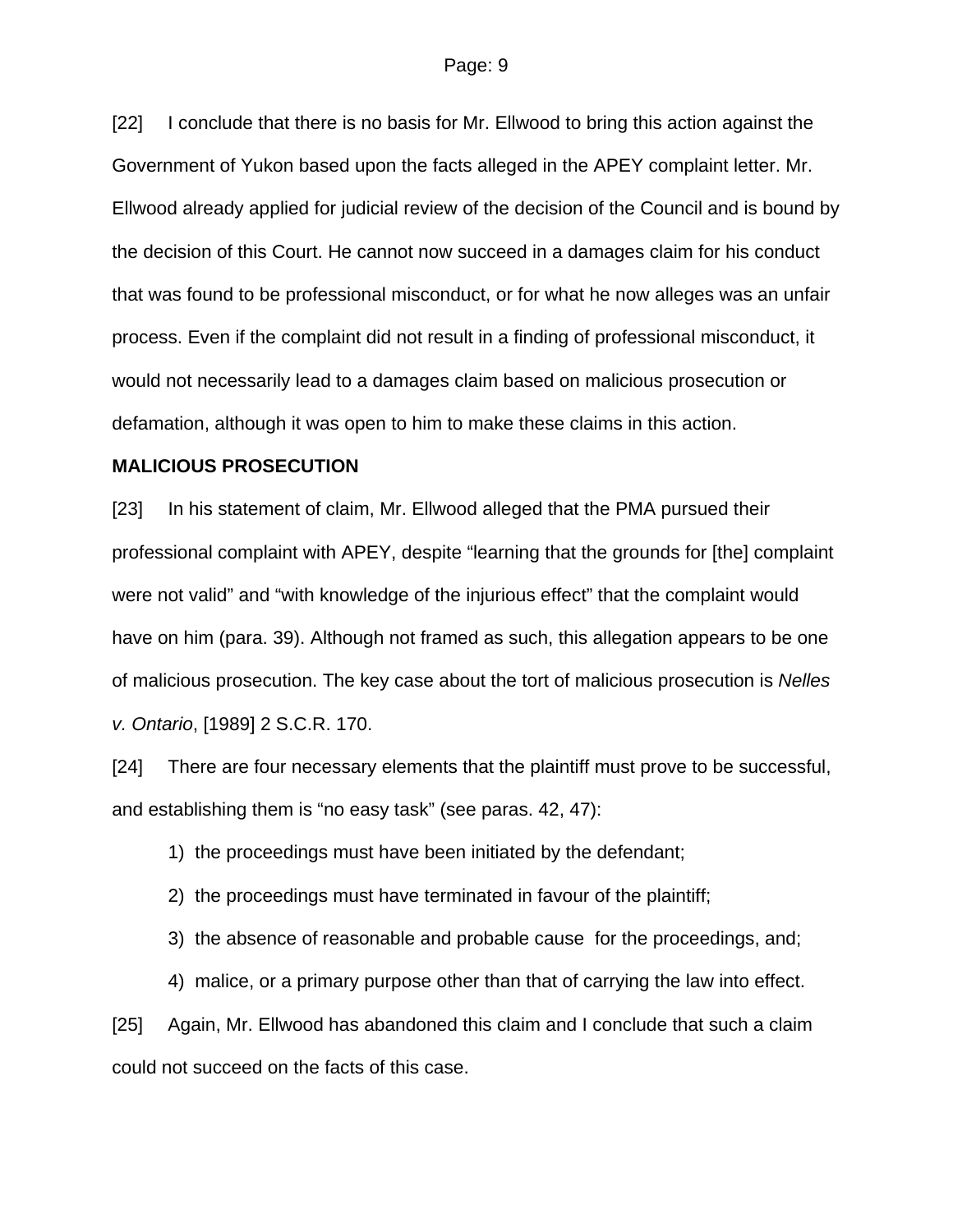## **DEFAMATION**

[26] Mr. Ellwood asserts that various Yukon government employees damaged his "character, credit and reputation" in letters and emails sent prior to and during the disciplinary process (see paras. 62-74 of Mr. Ellwood's Statement of Claim). Again, while the claim is not legally framed, it appears to be one of defamation.

[27] As noted by the British Columbia Supreme Court in *Cimolai* v. *Hall*, 2005 BCSC 31, "[l]etters regarding a professional which leave the impression of professional incompetence and lack of judgment are a particularly serious defamation" (para. 72).

[28] While it could be arguable that the letters and emails sent by various public servants about Mr. Ellwood were defamatory, in the context of a disciplinary process these comments would almost certainly be subject to privilege. As well, it is problematic that the individuals alleged to be the tortfeasors were not included as parties to the action.

[29] I conclude that there is an insufficient factual or legal basis for me to make any findings with respect to the tort of defamation.

#### **THE DUTY OF CARE**

[30] The last element of Mr. Ellwood's claim relates to a general duty of care owed to him by Government of Yukon and damages he has suffered as a result of not receiving government contracts during and after the APEY complaint process. The facts put forward by Mr. Ellwood are that he had a history of receiving small sole source contracts from the PMA. During and after the complaint procedure and hearing, Mr. Ellwood did not receive any sole source contracts from the PMA. He did not bid on any contracts and in fact declined to bid on two contracts suggested by the PMA. I find as a fact that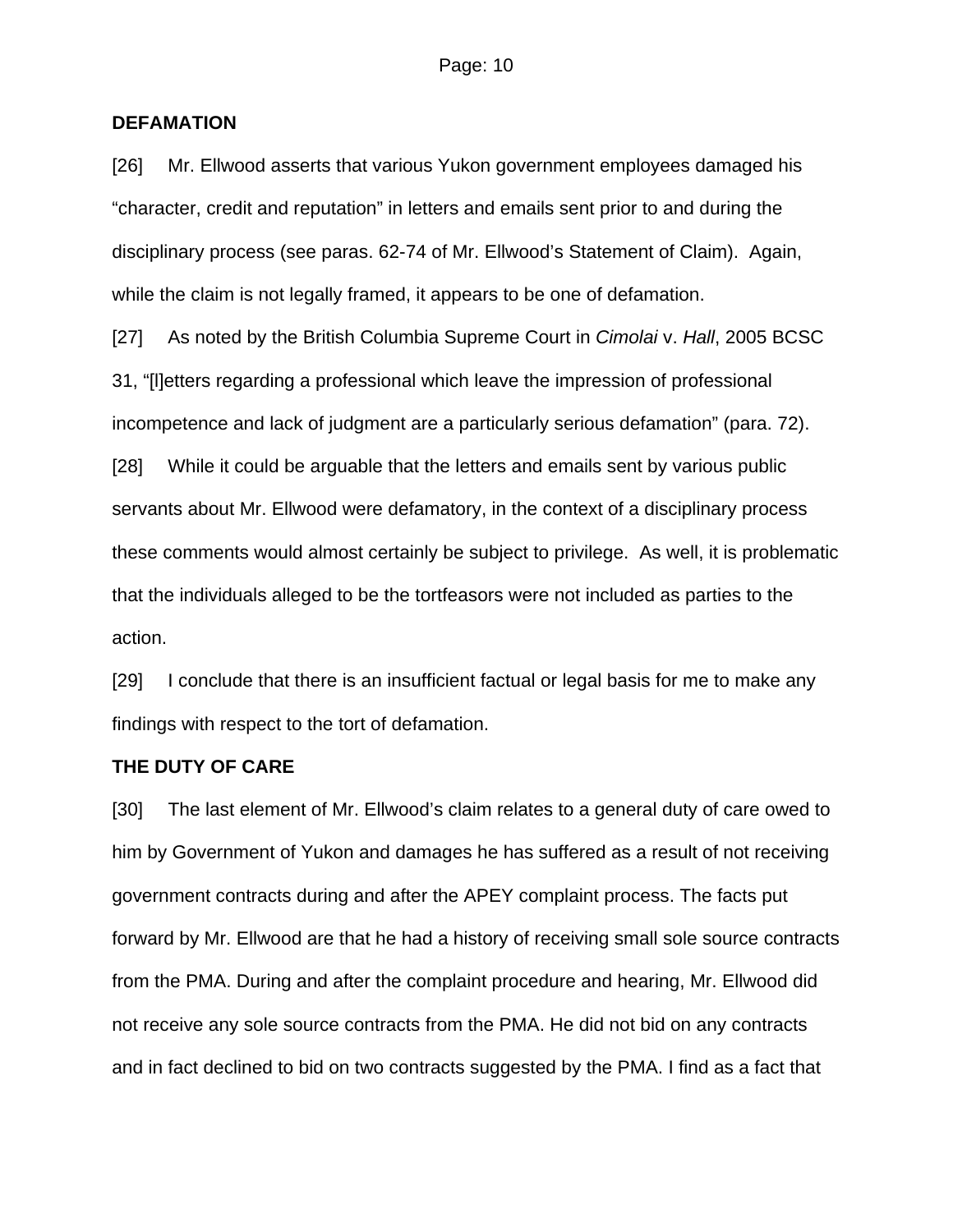#### Page: 11

the PMA did not have a policy of refusing to issue contracts to Mr. Ellwood. They simply did not issue any, although it may be that they could have refused to do so, based upon the finding of professional misconduct.

[31] Under the Yukon *Contract Regulations* (O.I.C. 1998/179) and *Contracting Directive* (the "Yukon Contract Regulations"), Mr. Ellwood has the right to access government documents related to government contracts without discrimination. He has the right to be placed on an open source list of potential contractors, which gives him the right to be contacted about contracts over \$50,000. For contracts under \$10,000 (price-driven) or under \$25,000 (value-driven), the government can sole-source to anyone. For contracts between \$10,000/\$25,000 and \$50,000, the government can select any three or more contractors off the open-source list and invite bids or proposals from them specifically.

[32] In a nutshell, the government has a broad discretion when awarding contracts under \$50,000, just the kind of contracts which Mr. Ellwood no longer receives.

[33] The Yukon Contract Regulations permits a bidder or prospective bidder to file a complaint alleging unfairness with the bid challenge committee that investigates and adjudicates the complaint. Mr. Ellwood did not lay any complaint. This Court would defer to such a tribunal in the first instance as it provides a fast and economical way to resolve a dispute. It would normally be a requirement to exhaust this remedy before coming to this Court. However, even if Mr. Ellwood had pursued his fairness complaint before the bid challenge committee, the question remains whether he could pursue a common law duty of fairness claim in this Court.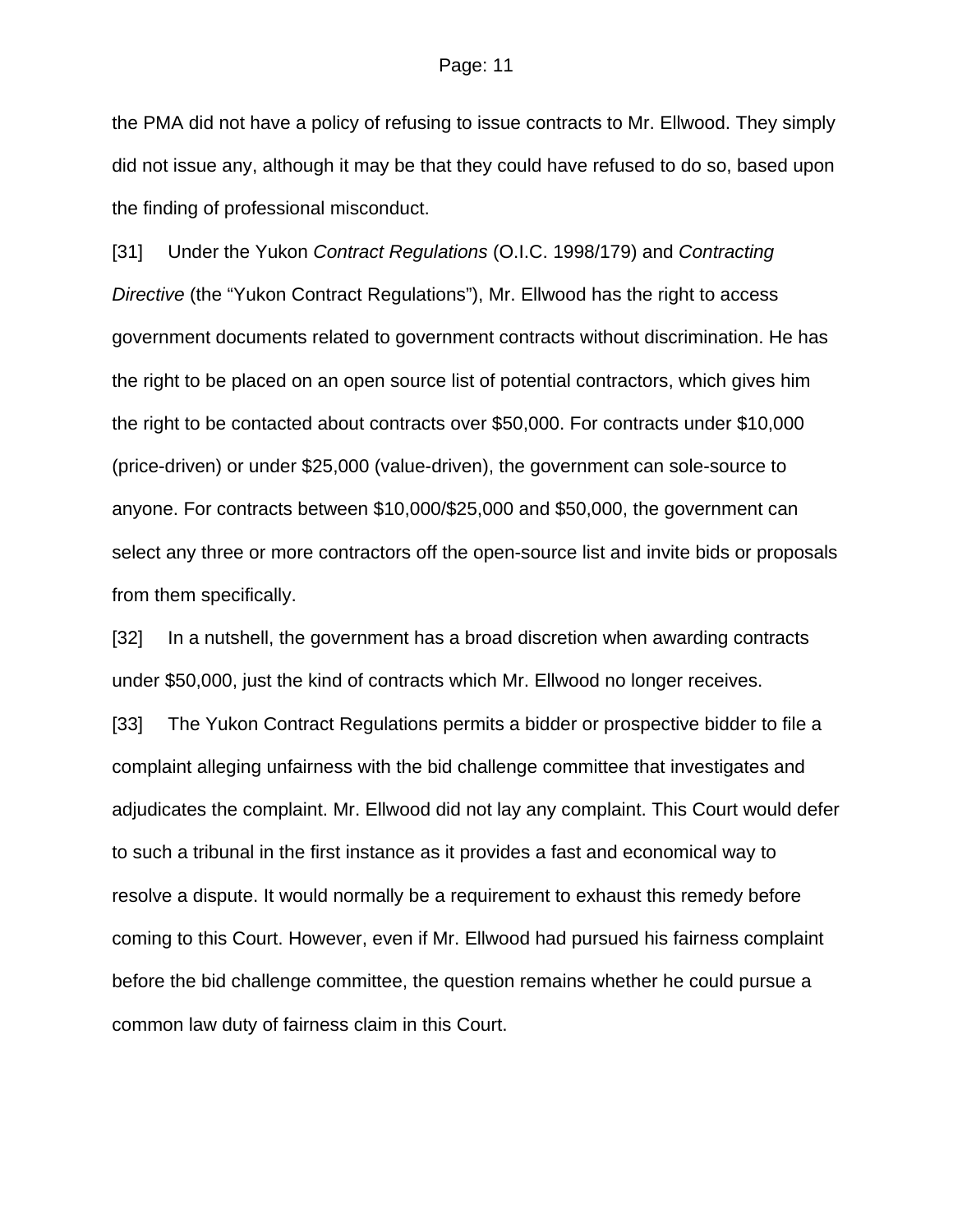[34] There is no contractual relationship between Mr. Ellwood and the Government of Yukon outside the ventilation contract and the contract for the heating plant upgrade. I must consider whether Mr. Ellwood is owed a common law duty of care by the PMA to act fairly.

[35] This brings us to the case of *Cooper* v. *Hobart*, 2001 SCC 79, supplied by Mr. Ellwood, which applies the two-step procedure based on the Anns test. The questions to be answered in the context of this case are:

1. Does the relationship between Mr. Ellwood and the PMA disclose sufficient foreseeability and proximity to establish a *prima facie* duty of care; and

2. If so, are there any residual policy considerations which negate or limit that duty of care.

[36] In *Cooper* v. *Hobart,* the question was whether the British Columbia Superintendent of Mortgage Brokers owed a duty of care to investors. The specific negligence alleged was that the Superintendent should have acted earlier to suspend a mortgage broker's licence and notify the investors that the broker was under investigation. The Supreme Court of Canada concluded that the Registrar might have foreseen losses to investors if he was careless in carrying out his duties. However, the court found that there was insufficient proximity between the Registrar and the investors to impose such a duty on the Registrar. The Court concluded that the statute did not impose such a duty.

[37] The Court also found that on the second or policy part of the test, the duty of care would be negated, as it would effectively impose an insurance scheme for investors at the expense of the taxpayers.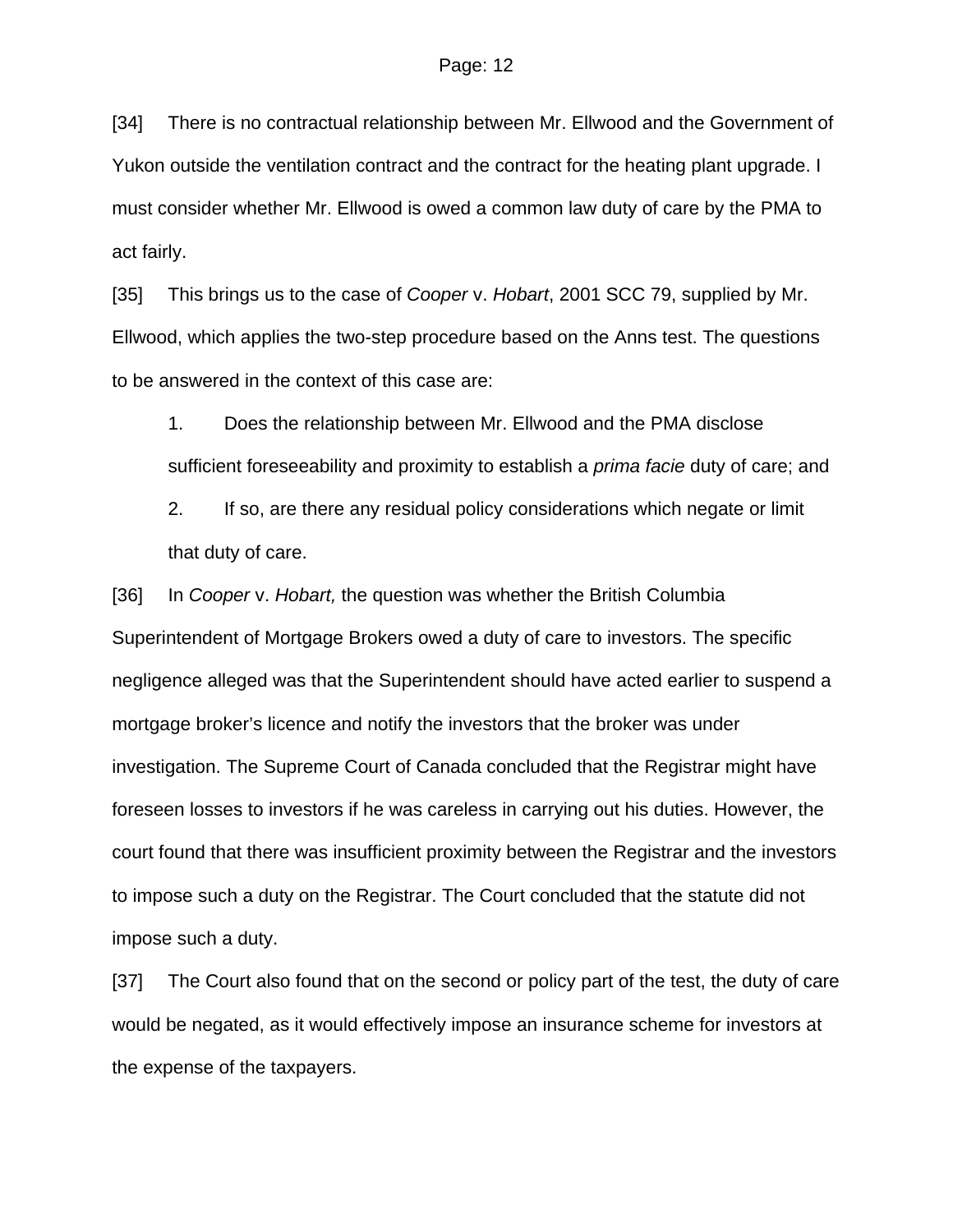[38] In applying the Anns test to Mr. Ellwood, it would be foreseeable to the PMA that if they did not give sole source contracts to Mr. Ellwood, he would suffer some loss. This foreseeability would apply to all contractors but they would not necessarily have the proximity to establish a duty of care. However, I find that Mr. Ellwood was in a special relationship in a small business environment where the PMA had a close relationship and regularly provided Mr. Ellwood with sole source contracts. In my view, there was sufficient proximity to find a *prima facie* duty of care. Having said that, I do not find that it would necessarily be concluded that there was a breach of that duty of care on the facts of this case. In effect, Mr. Ellwood was the author of his own loss and the PMA would be justified in refusing to grant him further sole source contracts.

[39] But it is also necessary to consider whether there are policy considerations that negate the duty of care in this case. There are several to consider. Firstly, the Contract Regulations provided Mr. Ellwood with a potential remedy that he did not pursue. I do not find it necessary to conclude that the regulation ousted the common law duty. Rather, it was a remedy that should have been pursued.

[40] Secondly, the law presently provides for a duty of care in the context of contract bidding and tendering. This is quite justifiable to ensure the integrity and fairness of a process that requires a great deal of time and money for the bidders in the interest of the public receiving the best bid for a project. But from a policy point of view, it is quite a different matter to suggest that an independent contractor should recover for failure of a public agency like the PMA to give him sole source contracts. In other words, as in *Cooper* v. *Hobart,* the public purse is not an insurance scheme for contractors.